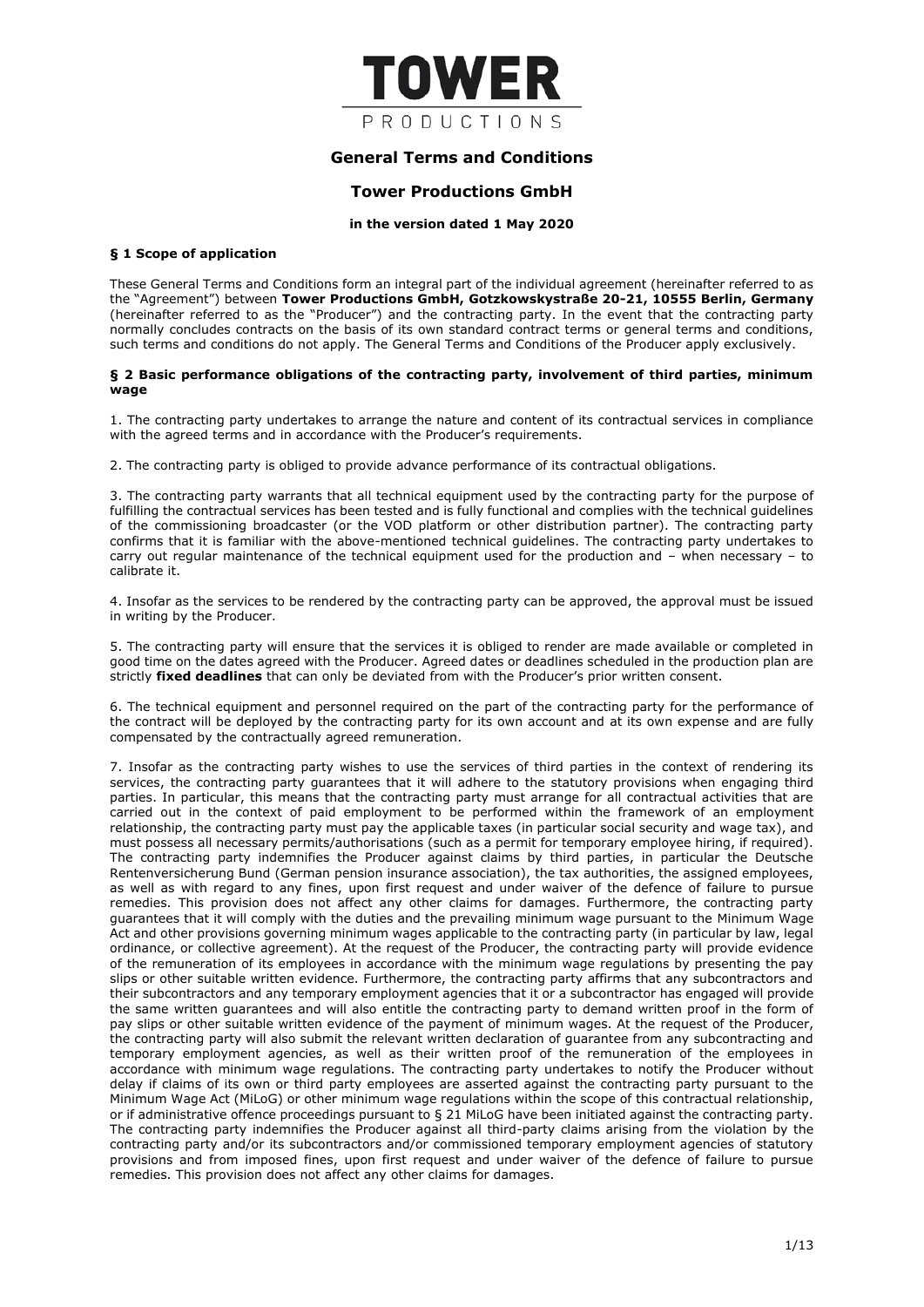

8. The contracting party is obliged to treat any material or documents made available to the contracting party by the Producer with due care and to return them immediately after performance of its service. Any disclosure or transfer to third parties is strictly prohibited, unless the Producer has given its prior written consent. Any loss of material placed at the disposal of the contracting party must be reported to the Producer immediately and the material must be replaced.

9. The contracting party is obliged to assist and advise the Producer and its shareholders or legal successors in the judicial and/or extrajudicial assertion or defence of the contractual rights/services.

# **§ 3 Advertising, product placement, protection of minors**

1. Within the scope of its service provision, the contracting party guarantees compliance with the provisions of the commissioning broadcaster (or VOD platform or similar) on product placement and surreptitious advertising, the Interstate Broadcasting Treaty, the Interstate Treaty on the Protection of Minors in the Media, the advertising guidelines of the state media authorities, and other advertising regulations. The contracting party undertakes to strictly observe the requirement to separate advertising and programming content. In particular, the contracting party undertakes to refrain from referring to commercial products or services in the context of production unless there is sufficient editorial cause for such reference. The reference must be limited to information only and must be free of any promotional character. The contracting party is not permitted to accept money or monetary benefits from third parties for the production.

2. If the contracting party is in breach of its obligations under **item 1** above, it will incur a contractual penalty in an appropriate amount to be determined by the Producer and, in the event of a dispute, verifiable in its amount by the competent court. The contracting party is aware that contracting broadcasters and VOD platforms impose substantial contractual penalties on producers in the event of such infringements. To the extent that such infringement is based solely on the conduct of the contracting party, the Producer is entitled to demand from the contracting party the contractual penalty imposed by the broadcaster as damages in the full amount in lieu of its own contractual penalty; if several parties have caused such infringement under their responsibility, the Producer is entitled to demand the imposed contractual penalty either from all parties jointly and severally or to demand damage compensation from each party in the amount corresponding to its share of responsibility. The right of the Producer to claim further damages remains unaffected.

#### **§ 4 Granting, assigning, and guarantee/warrenty of rights**

1. The contracting party assigns/grants to the Producer all copyrighted rights of use, ancillary copyrights, and other rights in connection with the development, preparation, and production of the Work or with the performance of the services of the contracting party upon establishment or assignment to the contracting party of such rights, for exclusive, freely transferable use, unlimited in terms of time, location, and content, and with unlimited frequency. To the extent that personality rights are affected, the contracting party hereby declares its consent in terms of its personality rights to the comprehensive use and exploitation of the Work within the meaning of sentence 1. Depending on the specific method of filming (for example, 360-degree filming) of the production, image and sound recordings of the contracting party and/or employees/auxiliaries of the contracting party may also be created. The contractual granting of rights/consent also applies to the recordings made by the contracting party and/or employees/auxiliaries of the contracting party. The contracting party will obtain the necessary consent from the employees/auxiliaries.

Furthermore, the contracting party consents to the use of the contractual rights on social networks and online platforms (such as Facebook, Instagram, YouTube, client websites, and so on).

The work and/or all contractual services of the contracting party are hereinafter collectively referred to as the "Work"; the following provisions and rights cover both the Work and – where applicable – the production that is based on or includes the Work. Whenever these General Terms and Conditions refer to **distribution partners**, this refers in particular to television broadcasters, VOD platforms, financing partners, funding institutions, sales partners, and other distribution partners of the Producer.

a. The **film screen rights**, that is, the right to use the Work in whole or in part, adapted or unadapted, rearranged or developed for the production of the contractual production and/or another production using all techniques and means, in particular including digital systems of image/sound/data recording and storage including computer animation, with unlimited frequency. In the context of each production, the Work may be publicly presented, performed, broadcast live or not live, and made publicly accessible by means of technical equipment of any kind (such as screens, loudspeakers, back wall projection, video walls, and the like) including outside the production site. Refer to the following provisions for further details. The film screen rights also include the **right to refilm, in particular format rights** and **development rights**, in other words, the right to use the Work and/or the production based on the Work, including the plot elements developed for the Work, as well as the persons and characters contained in the Work and the ideas otherwise contained in the Work, in whole or in part, adapted, unadapted, or rearranged, including for subsequent productions such as series productions, spin-offs of such productions, or in connection with other productions, with unlimited frequency, even if the screenplays for such subsequent productions are created by third parties and without the involvement of the contracting party. This also includes the right to make use of the subsequent works produced, unlimited in terms of location, time, and content, within the scope of the rights granted under this Agreement.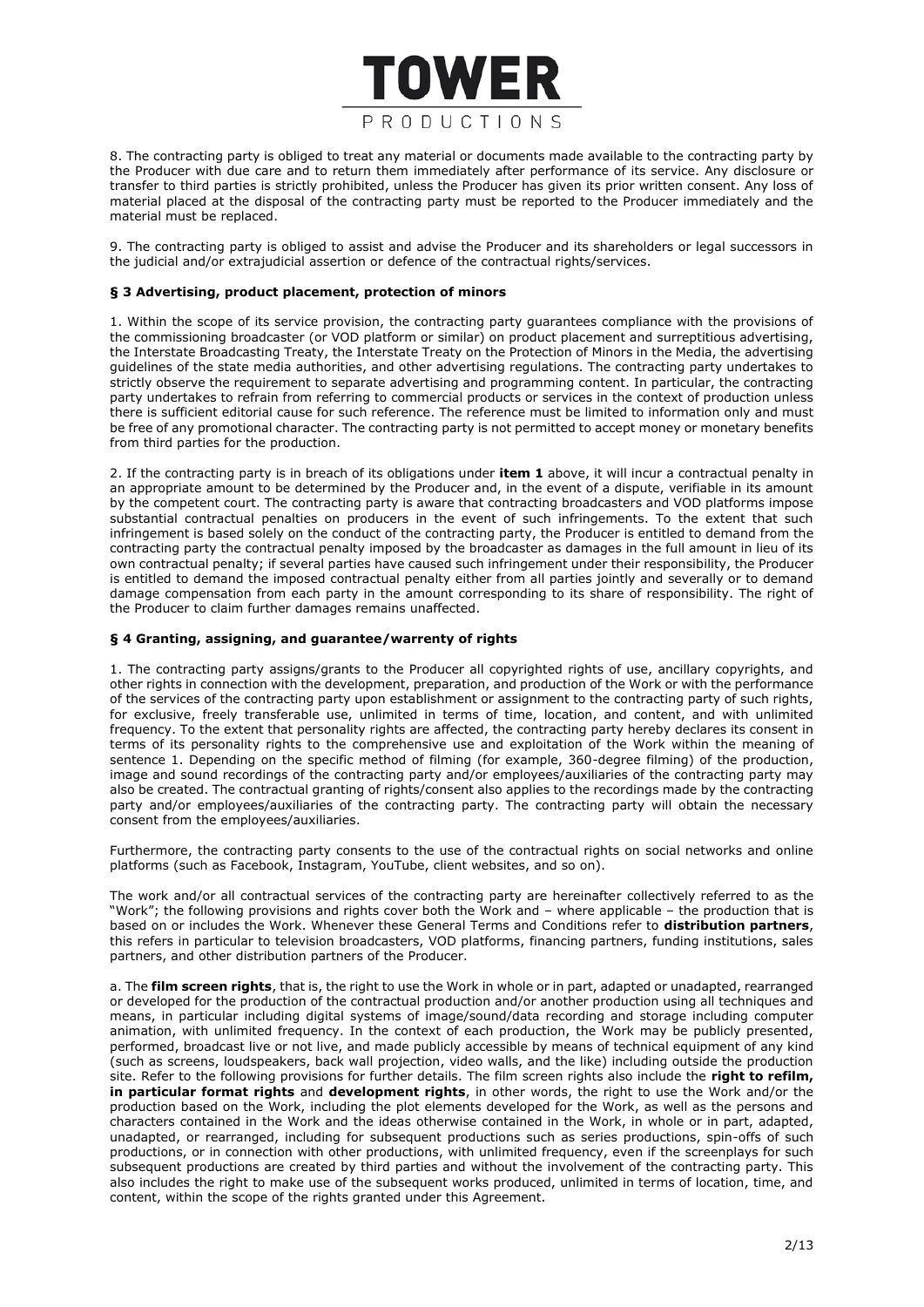

aa) With regard to the **right to refilm**, it is stated for clarification that § 88 (2) of the German Copyright Act (UrhG) remains unaffected by the above, which means that the contracting parties are aware that the exclusive right granted to the Producer to refilm the particular work will only be non-exclusive after a period of 10 years (beginning with the conclusion of the contract). In this case, the Producer retains the right to use and reassign the non-exclusive right to refilm. In the event that an agreement deviating from the above based on joint remuneration regulations (§ 36 UrhG) has been concluded before expiry of the aforementioned exclusivity period of 10 years, in which the Producer or its distribution partners are involved as a contracting party or have declared that such an agreement applies to them, said agreement will take precedence.

bb) In all other respects, the following rights of first offer – last refusal apply in favour of the Producer or his distribution partner with regard to the **right to refilm**:

aaa) The contracting party will make a first and exclusive offer to extend the exclusivity of the right to refilm to the Producer before proposing to grant the right to refilm to a third party;

bbb) If the contracting party and the Producer or its distribution partner are unable to agree on the conditions for the extension of the exclusivity of the right to refilm within an exclusive negotiation period of 10 weeks from the start of negotiations, the contracting party is entitled to negotiate with third parties regarding the nonexclusive right to refilm:

ccc) Prior to concluding a contract with a third party, the contracting party is obliged to inform the Producer of the details of the third party's offer and to offer the right to refilm contained therein to the Producer or his distribution partner on the terms under which the contracting party intends to grant the non-exclusive refilming rights to a third party. The Producer or its distribution partner then has the right to accept this offer within a maximum of 20 days.

b. The **broadcasting rights**, that is, the right to broadcast the Work and/or the productions based on the Work to the public by means of broadcasting, such as radio and television broadcasting, satellite broadcasting, cable broadcasting, and/or similar technical means (including electronic waves, optical signals, and so on), by means of analogue, digital and/or other transmission technologies, including all bandwidths, resolution standards (e.g. low, standard, high definition, ultra-high definition, and the like), irrespective of the compression method and/or data rate, in two or three dimensional form via broadcasting, telecommunications, and/or other services, encrypted or unencrypted, in whole and/or in part, irrespective of the type of terminal equipment. This is valid for an unlimited number of broadcasts and for all technical means, in particular terrestrial transmitters (including all frequency ranges and all transmission standards, such as UHF, VHF, DVB-T, DVB-H, DMB, GPRS, UMTS, LTE, 3G, 4G, 5G, HSDPA, WLAN, and others), cable systems (such as data lines, telephone lines, coaxial, fibre optic cable networks, and/or two- or multi-wire systems such as DSL, VDSL, including cable retransmission and the like) as well as satellite systems (such as direct satellites, telecommunication satellites, DVB-SH, and so on). The broadcasting rights include the option of multiplexing, which means bundling broadcasting signals on transmission channels. This also includes the right to play back the production in unrestricted or restricted user circles, in particular via TCP/IP-based transmission systems/services, either in real time or time delayed by way of (live) streaming via closed network structures (IPTV) and/or via the open Internet. These broadcasting rights are granted irrespective of the method of financing of the broadcaster (commercial or non-commercial) and/or the structure of the legal relationship between the broadcaster and the receiver (with or without payment of a fee for the simultaneous or delayed transmission of a channel, a programme package, or an individual programme, and so forth) and primarily comprise the broadcasting and service forms of free TV, pay TV, pay per view TV, pay per channel, near video on demand, and the like. This includes functions such as rewind, forward, pause, instant restart, and network or cloud-based personal or digital video recorder functions (NPVR/NDVR), including by means of a master copy of the broadcast production, the recording of which was initiated before or during the broadcast. Retransmission rights of (wireless) broadcasts are likewise included.

c. **Public performance rights**, namely, the **right to screen** the Work and/or the productions based on the Work in whole and/or in part by means of any type of projection system in cinemas and/or in any other venue likewise accessible to the public (such as drive-in cinemas, open-air cinemas, streets, squares, educational institutions, any and all means of transportation, airports, train stations, waiting rooms, shopping malls, supermarkets, other closed-circuit screenings of publicly accessible screens ["digital out-of-home/DOOH"] and similar), whether for payment or free of charge. The screening can be carried out using all suitable analogue and/or digital processes and/or methods, irrespective of the technical configuration of the projection system, and specifically includes screenings in all film and narrow-gauge film formats (such as 70, 35, 16, 8, Super 8 mm, IMAX, and so forth), in two- or three-dimensional form as well as using any technical systems in analogue or digital, coded or uncoded form and/or independent of the compression method and/or data rate (HDTV systems, audiovisual storage media such as CD, DVD, Blu-ray, HD-DVD, and so on) and all types of supply (including terrestrial, cable, satellite, data line, and similar) and encompasses commercial and non-commercial public screenings.

d. The **videogram rights**, that is, the right to reproduce and/or distribute the Work and/or the productions based on the Work, in whole and/or in part, on analogue, digital, and/or other audiovisual storage media of any kind for the purpose of non-public playback (sale, rental, loan, etc.). These rights encompass all storage media, which in particular means video CD, CD-i, CD-i music, Photo CD Portfolio, CD-DA, EBG (electronic book graphics), EBXA, DVD, HD-DVD, Blu-ray, HVD, CD-ROM, CD, MD, laserdisc, DAT (digital audio tape), DCC (digital compact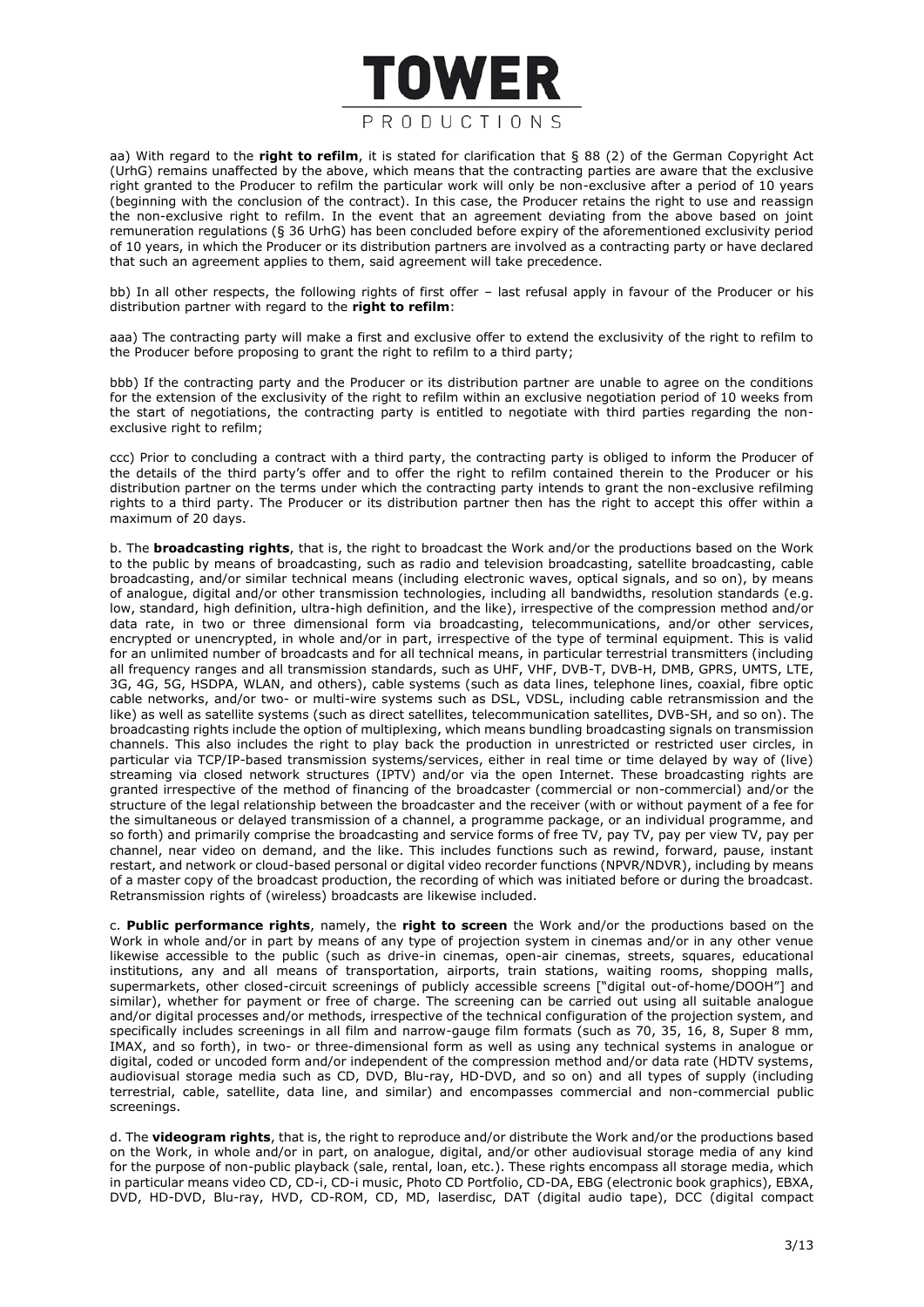

cassette), photo CD, CD-ROM-XA, disks, chips, CD recordable, multi-optical disk (MO-CD), HD-CD (high density CD), mini-disk, hard disk, flash card, SD card, USB drive, server, optical storage media, and so on, as well as magnetic tapes, magnetic tape cassettes, cassettes, photobooks, diskettes, chips, including all electromagnetic and/or electronic systems (such as HDTV systems, e-cinema, d-cinema). This applies under inclusion of all resolution standards (such as high, standard, and low definition) regardless of the data rate, the compression method, the data rate in two- or three-dimensional form, and regardless of the type of use (including interactive use and/or rendering only by transmitting additional data information (keys). Lastly, this also includes the narrowgauge film rights, that is, the right to reproduce and distribute narrow-gauge films or narrow-gauge film cassettes for purposes of non-public or public playback, as well as the right to combine the videogram rights in any way with other rights of use granted under this Agreement.

e. The **rights of digital use and exploitation**, namely the rights for the partial or complete digitalisation of the Work and/or the productions based thereon and/or parts thereof, including the data processing required for streaming and/or multiplexing, as well as the right to partial or complete, adapted or unadapted use and exploitation in the form of non-public playback (in particular reproduction and distribution including sale, rental, and loan) of the Work for commercial and/or non-commercial purposes on analogue or digital storage media (image/sound/data carriers) of all kinds. This right includes all types of storage media, including optical (such as DVD, CD-ROM, Blu-ray Disc, HVD), electronic (such as flash or SD card, USB drive), magnetic (such as video cassettes, hard disks), and other storage media (also including [integrated] flash drives), under inclusion of all standards of resolution (such as low, standard, high definition, ultra-high definition, and so forth), regardless of the compression method, of the data rate in two or three dimensional form, and of the manner of use (including interactive use and/or rendering only by transmitting additional data information (keys). Lastly, this also includes the narrow-gauge film rights, that is, the right to reproduce and distribute narrow-gauge films or narrow-gauge film cassettes for purposes of non-public or public playback, as well as the right to combine the digital exploitation and use rights in any way with other rights of use granted under this Agreement.

f. The **reproduction and distribution rights**, namely the right to reproduce and/or distribute the Work and/or the productions based on the Work and/or their visual and/or audio components and/or other elements in any form, including, in particular, on media other than the visual/audio media carriers originally used, in accordance with the rights conferred by this annex. This includes the right to reproduce and/or distribute in the form of single images.

g. The **editing rights** encompass the right to shorten, divide, rearrange, and supplement the Work and/or productions based on the Work or its visual and/or audio components and/or other elements in compliance with the moral rights and in accordance with the rights assigned in this annex, as well as advertising/sponsoring/product placements, and/or other visual and/or audio materials (such as references to paid and/or free value-added services, red button/HbbTV offers [e.g. inserting "switch-in" superimposed images], teletext pages, Internet addresses, and so on), including interruptions, and in particular making the production viewable in the same medium at the same time as advertising and/or other content or superimposed images (also by means of the so-called split-screen method and/or other methods such as digital advertising inserts in linear TV programmes by means of the forms of advertising played via so-called addressable TV, in which the production and advertising, also including the use of the names and likenesses of the participants, can be seen simultaneously), connecting the production in whole and/or in part with other visual and/or audio materials and/or e-commerce offers (including interactive offers) (for instance, in order to offer prizes in connection with the production, to conduct contests, competitions, polls, appeals, and so on), revising the title, exchanging or otherwise editing or adapting the music, and using and exploiting the adaptation in accordance with the rights transferred in this annex. This includes interactive uses, such as the right to provide the user with individual editing options of the production or single image and/or sound components and/or other elements. In particular, the editing rights also include the **interactive rights**, that is, the rights to enable interactive use of the Work and/or the productions based on the Work within the scope of the types of use granted under this Agreement, which means, in particular, individual editing, abridging, distorting, rearranging, and other changes to the Work or its individual visual and/or audio components (in connection with other works, if applicable), in compliance with the moral rights.

h. The **making-of rights**, meaning the right to use the Work and/or the productions based on the Work, the raw material, in particular including outtakes and other supplementary material such as interviews, for the creation of a behind-the-scenes feature film or programme (including individual clips). In the event that recordings/interviews are made with the contracting party in this regard, the contracting party agrees to the use of these recordings/interviews in the context of the making-of feature; this also applies to contracting parties who do not work in front of the camera in the context of the production. This making-of film may be used and exploited to the same extent as the Work itself and/or the productions based on the Work.

i. The **dubbing rights**, meaning the right to dub or subtitle the Work and/or the productions based on the Work, in whole or in part, adapted or unadapted, rearranged or developed, either directly or by a third party, in all languages and with unlimited frequency, as well as the right to produce voice-over versions, film versions for the visually impaired, versions for the hearing impaired, and other barrier-free versions, and to use and exploit such productions to the same extent as the Work governed by this Agreement. This also includes the right to use and exploit the original film music and/or the original film sound, in whole or in part, to the same extent as the Work itself. The right to dub, re-dub, and translate into any language the Work that has been or is being produced or to have this done by a third party is also included.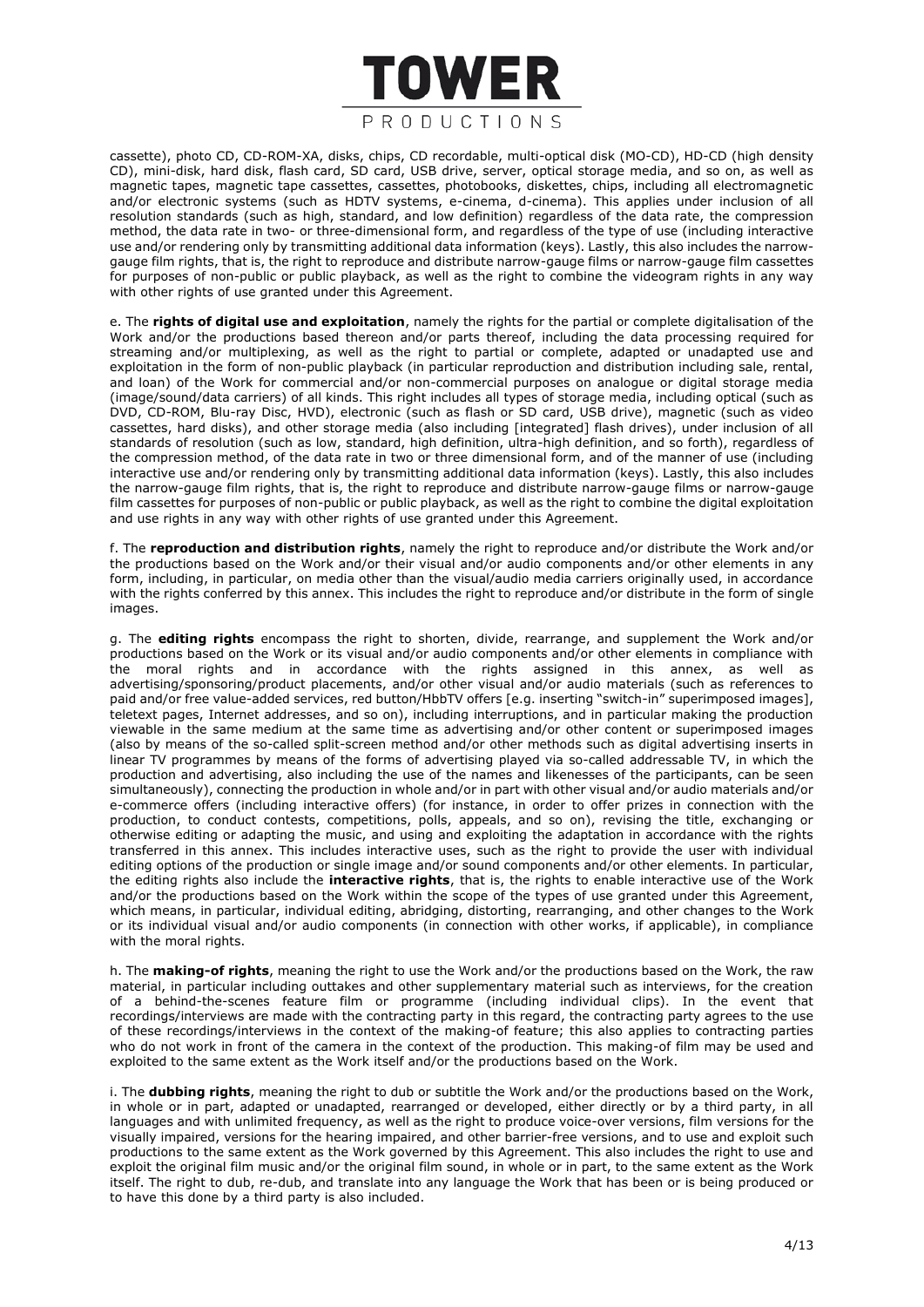

j. The **database and telecommunication rights**, meaning the right to store, digitise, input, and/or transmit the Work and/or the productions based on the Work in whole or in part, together with other works or parts of works adapted or unadapted, rearranged or developed in electronic databases, open or closed data networks (such as online services, Internet, in particular the World Wide Web, intranet, extranet, subscription services, push services, pull services, WAP mobile phones, and so on, in particular by means of the "streaming method" for example in the real audio/video format, Windows Media Player, and/or Quick Time), all known storage media and telephone services of public or private telephone companies, including value-added telephone services for the purpose of acoustic and/or audiovisual reception, retransmission, reproduction, and/or processing by unrestricted and restricted groups of users, regardless of whether a separate access takes place, whether this takes place by data line, telephone line, or wirelessly, or whether flat-rate or usage-based fees are collected for this. This includes the right to reproduce, distribute, and lease the corresponding data carrier in any form, as well as to transfer the Work and/or adaptations of the Work by means of remote data transmission (download) to third-party computers, as well as to permit printouts of paper copies by the relevant end users.

k. The **right to make available on demand**, that is, the right to broadcast the Work and/or the productions based on the Work to the public through a wired or wireless connection by means of analogue, digital, and/or other transmission technologies, including all bandwidths, resolution standards (e.g. low, standard, high definition, ultra-high definition, and the like), irrespective of the compression method and/or data rate, with or without (intermediate) storage in two or three dimensional form via broadcasting, telecommunications, and/or other services, encrypted or unencrypted, in whole and/or in part, for one-time demand or by subscription, in return for payment and/or free of charge, in such a way that the production is accessible to users at locations and times of their choice. This is valid for all wired or wireless transmission technologies, in particular terrestrial transmitters (including all frequency ranges and all transmission standards, such as UHF, VHF, GPRS, UMTS, LTE, 3G, 4G, 5G, HSDPA, WLAN, and others), cable systems (such as data lines, telephone lines, coaxial, fibre optic cable networks, and/or two- or multi-wire systems such as DSL, VDSL, and the like) as well as satellite systems (such as direct satellites, telecommunication satellites, and so on). The right to make content publicly available includes addressed transmission, in particular via TCP/IP-based transmission systems or services, and primarily includes the service forms of transactional VOD/TVOD, subscription VOD/SVOD, electronic sell-thru/EST (including download to own/DTO, download to burn/DTB, and similar), free VOD/FVOD (including advertisingbased VOD/AVOD), as well as cloud-based services, and the provision of further public access (including electronic programme guides/reverse EPG), retransmission and/or interactive use and the like via television, computer, or other mobile or non-mobile (receiving) devices. This includes the right to make the Work and/or the productions based on the Work available in whole and/or in part to a large number of users in a targeted manner, in particular by way of "push services" for later use. It also includes the right to adapt the Work and/or the productions based on the Work for these purposes as well as the right of communication and accessibility to the public.

l. The **right to use and exploit clips**, meaning the right to use and exploit the Work and/or the productions based on the Work, in whole or in part, adapted or unadapted, rearranged or developed, including the original film music and the original film soundtrack with unlimited frequency, as excerpts or extracts within other image/sound/data carriers and to the same extent as the Work itself.

m. **Advertising and promotion rights**, namely the right to advertise the Work and/or the productions based on the Work in any manner customary in the industry in all media outlets (including radio, television, cinema, social media platforms, communication networks such as the Internet, on audiovisual media, in printed matter, in [mobile] telephone services, in outdoor advertising, and so forth) and the comprehensive utilisation of such media. This includes the right to use the production as a whole and/or in parts and/or excerpts of its image and/or sound components in any medium, either adapted or unadapted, for advertising, presentation, and promotional purposes (including prize competitions, sweepstakes, polls, appeals, as well as presentations, presentations to advertising customers, members of the press, investors, analysts, and the like) for the production, the contracting party, companies affiliated with the contracting party, and/or for its/their distribution partner(s) in connection with the production. This right also includes the permission to use images of the participants in the production, their names and biographies and other elements of the production in addition to the visual and audio materials. In particular, this includes the right to use the above-mentioned elements for a website accompanying the programme for production purposes and to market and exploit them within the scope specified above. Lastly, this also particularly includes the right to produce, reproduce, and distribute content depictions and other brief printed works from the production as well as other advertising material to the extent customary.

n. The **sound carrier recording rights**, meaning the right to use and exploit the sound track(s) of the Work and/or the productions based on the Work, in whole or in part, adapted or unadapted, rearranged or developed through production, reproduction and distribution of records, tape cassettes, or other digital and/or analogue sound carriers, including digital systems, under inclusion of all configurations (such as single, maxi single, LP, CD, EP, and so forth). This also includes the rights to music videos or other film adaptations of the Work that are made using the soundtrack of the Work and/or the original sound of the Work in whole or in part or by renarration, rearrangement, or other reference to the contents of the Work, including the right to use and exploit these sound carriers to the same extent as the Work and/or the productions based on the Work, in particular the right to broadcast such sound carriers in whole or in part by wireless means or otherwise make them publicly accessible.

o. The **printing and ancillary printing rights**, that is, the right to publish summaries and content summaries of the Work and/or the productions based on the Work, as well as the right to produce, reproduce, and disseminate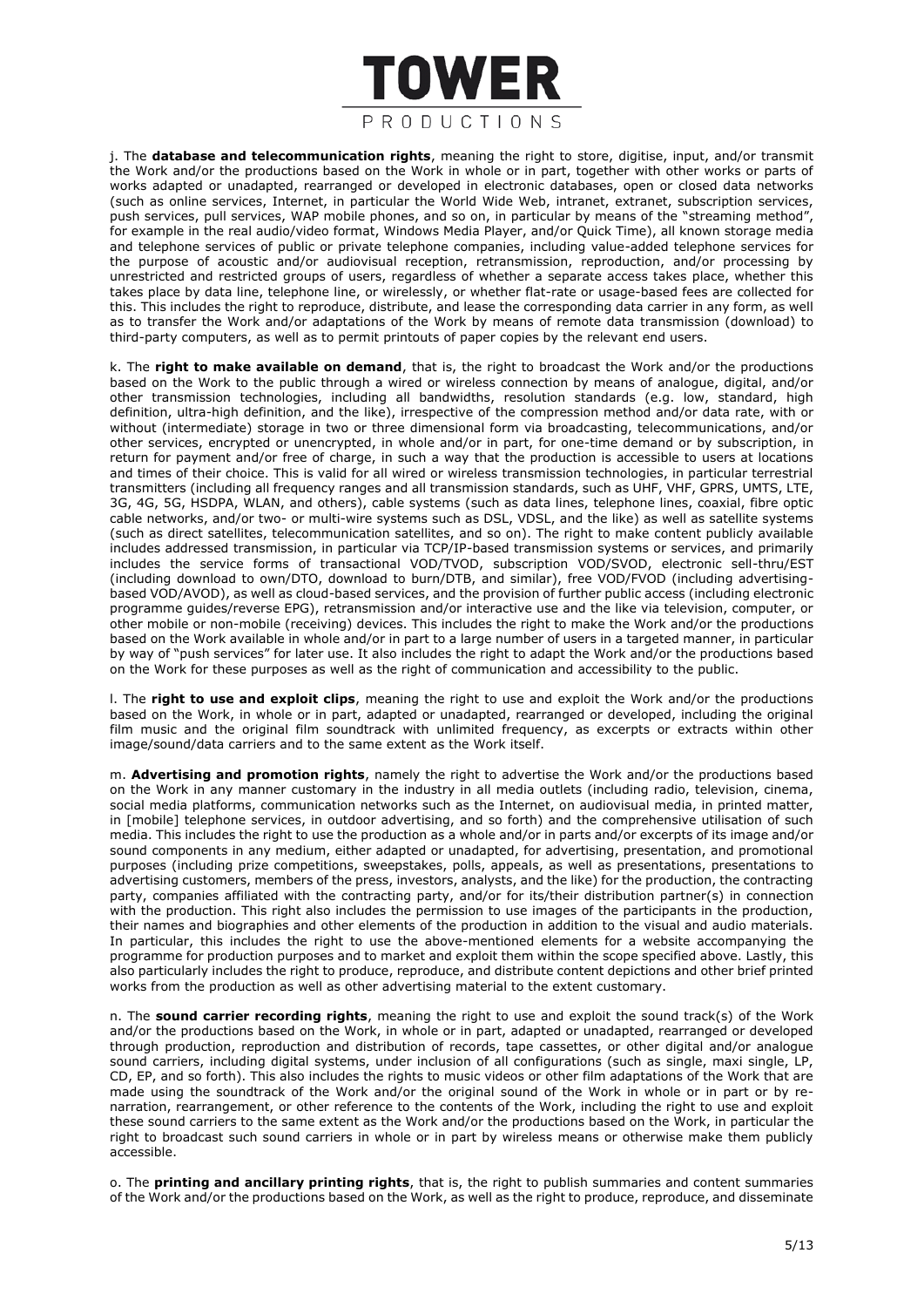

both commercially and non-commercially, any type of illustrated and non-illustrated printed works (such as a book accompanying the film, illustrated screenplay, a novel version of the screenplay/novelisation, magazines, comics, and so forth), including in purely electronic form, which are derived from or based on the Work and/or the productions based thereon by means of reproduction, re-narration, rearrangement, and/or other processing of the contents and/or by photographic, sketched, or painted illustrations or similar, and/or to publicly broadcast – including in the form of text and still images in electronic media such as audio and teletext or multimedia TV portal – and the right to transmit such printed matter by radio transmission or other technical means, or to make it publicly accessible or to transmit it in any other way.

p. The **merchandising rights**, meaning the right to commercial and/or non-commercial use and exploitation of the Work and/or the productions based on the Work in return for payment and/or free of charge, either in part, adapted or unadapted, rearranged or developed by means of production and/or distribution (such as by making publicly available and distributing) goods of any kind and/or media and/or the marketing of services of any kind, using occurrences, names, biographies, titles, figures, illustrations, or other contexts, with or without reference to the Work or the production under the Agreement, including the right to use the Work in whole or in part, adapted or unadapted, rearranged or developed through the production and distribution of games or computer games, including interactive computer games and/or other multimedia productions, and to advertise goods and services of all kinds (physical or non-physical) by using such elements or by using edited or unedited excerpts from the Work. Goods of all kinds include, but are not limited to, printed matter, writing materials, (electronic and non-electronic) games, clothing. In particular, services of all kinds include, but are not limited to, the socalled theme park rights, meaning the right to commercial or non-commercial use and exploitation of the Work by using occurrences, names, biographies, titles, figures, illustrations, and/or other contexts with or without reference to the Work or to the production under the Agreement, as well as by using such elements and/or by using adapted excerpts of the Work in connection with theme parks of all kinds for which the users pay a flatrate admission fee or a separate admission fee for each part of the event.

q. The **right of title**, meaning the right to use and exploit the title(s), attributes, and/or graphic elements of the Work and/or the productions based on the Work to the same extent as the Work and/or the production itself. This includes the right to change the title at any time – possibly even after its publication – and in particular to translate, replace, or use it for third party works and/or productions.

r. The **archiving rights**, meaning the right to archive the Work and/or the productions based on the Work using any type of technology, in whole or in part, adapted or unadapted, rearranged or developed, to store it in collections and electronic (including cloud-based) databases on all analogue and digital storage media – including jointly with other works or parts of works.

s. The **festival and trade fair rights**, meaning the right to register the Work and/or the productions based on the Work in whole and/or in part for participation in/at trade fairs, (sales) exhibitions, festivals, competitions, and/or similar events as well as to exhibit there and at promotional events and similar events, whether for payment or free of charge, to publicly perform, reproduce, and/or disseminate the Work and/or the productions based on the Work using technical equipment, irrespective of its technical configuration and the technical configuration of the image/sound carriers.

t. The **right to cable retransmission**, meaning the right to broadcast the Work and/or productions based on the Work on cable networks in real time, in full and unaltered form.

u. The **stage, radio and audio drama rights**, meaning the right to use the Work and/or the productions based on the Work, in whole or in part, or re-narrations, rearrangements, or other adaptations of the Work, for the production of a stage and/or audio drama version (such as for radio plays) and to use and exploit them within the scope of the rights of use granted under this Agreement.

v. The **claims for remuneration under copyright law**. The statutory claims to remuneration, such as for cable retransmission (§ 20b UrhG), the rental and loan of sound or image carriers (§ 27 UrhG) and so on, are only assigned to the Producer insofar and to the extent that this is legally permissible or is expected to be permissible in the future. This does not affect the claims for remuneration asserted by collecting societies at the time of the conclusion of the contract.

2. The contracting parties proceed under the assumption that the use of the copyrights or ancillary copyrights granted or assigned can be accurately assessed from a financial perspective and that the **contracting party has been remunerated appropriately within the meaning of § 32 UrhG**. Should the courts determine otherwise– contrary to expectations – the contracting party confirms that the assignment or granting of rights in this regard has been discussed and expressly agreed. The remuneration covers the assignment or granting of the rights mentioned above. Insofar as the Producer assigns the rights of use or grants additional rights of use and this results in a noticeable disproportion of the earnings or advantages of the Producer's distribution partner in accordance with § 32a UrhG, the latter shall be directly liable to the contracting party in accordance with § 32a (II) UrhG, with due regard for the contractual relationships in the licencing chain. Any liability on the part of the Producer is waived. The Producer will make every effort to support the contracting party and the distribution partner in reaching an amicable arrangement.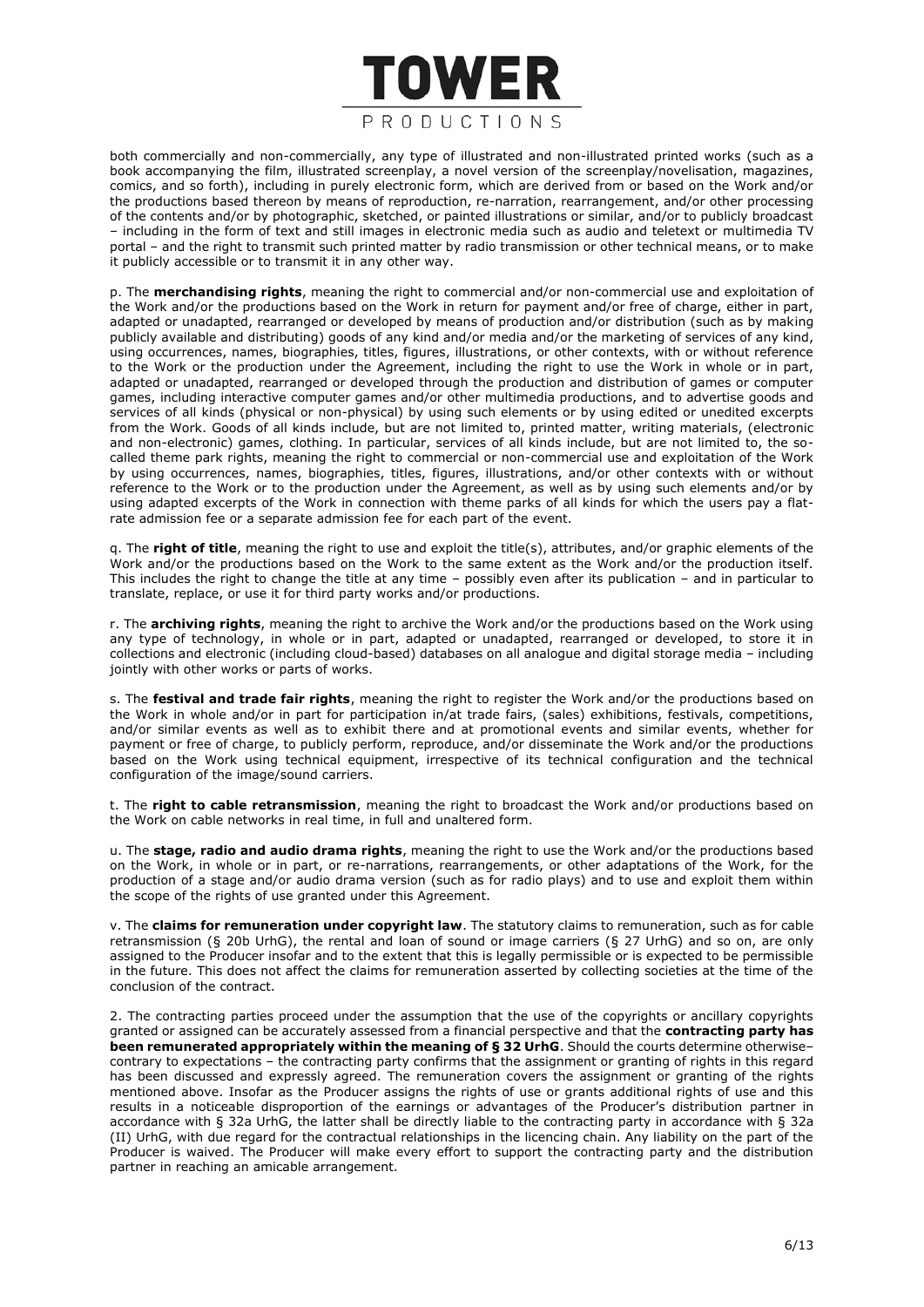

3. The contracting party also assigns or grants to the Producer all rights for **all types of use yet unknown**. § 31a UrhG applies if the contracting party is the author of the Work.

4. The assignment or granting of rights with respect to foreign legal systems is likewise subject to the same provisions. In addition to the provisions of these General Terms and Conditions, the above assignment or allocation of rights is to be regarded as "work made for hire" within the meaning of US law in all countries and territories to the extent legally permissible under the relevant law. The contracting party assigns the copyright pertaining to the aforementioned assignment of rights with effect for all legal systems, insofar as these systems deem a copyright assignment to be permissible. The Producer is entitled to have such assignment registered in the applicable registries (such as the United States Copyright Office). In order to facilitate the registrations, the contracting party is obliged, upon request of the Producer, to submit any declarations required for such registration and to sign the relevant documents (such as the short form assignments). The contracting party declares that it waives the assertion of its moral rights to the extent that the applicable legal systems allow. Furthermore, the assignment of rights is to apply with effect for all legal systems, including unknown types of use, provided the legal system declares the granting of these rights to be permissible. Inasmuch as these legal systems stipulate that the Producer must grant third parties an appropriate participation for granting unknown types of use, the Producer undertakes to pay or arrange for such payments to be made to the contracting party at the time the Work is used for these currently unknown types of use. The contracting parties hereby agree that the law of the particular country concerned will apply to the provisions set forth in this clause.

5. To the extent that joint remuneration regulations pursuant to § 36 UrhG regarding the aforementioned granting or assignment of rights – such as the right to refilm, the unknown types of use, or the appropriate remuneration pursuant to § 32, 32a UrhG – between the contracting party and the Producer or in relation to the contracting party and the distribution partner of the Producer are mandatory in specific regulatory matters, they take precedence over these General Terms and Conditions.

6. The contracting party declares that it has created the Work or the agreed work services independently, or that third parties have only participated in the creation of the Work after the rights have been granted or assigned to the contracting party within the scope of these General Terms and Conditions.

7. The contracting party guarantees the validity of the rights granted or assigned under this Agreement. Furthermore, the contracting party guarantees that it is exclusively entitled to dispose of the rights covered by the Agreement and that it has not granted these rights to third parties. Moreover, the contracting party guarantees that these rights are not encumbered with rights of third parties and that it will not infringe the rights of third parties, especially as regards personality rights, in its activities under this Agreement.

8. In the event that claims are asserted by third parties that are in contradiction to the guarantee of rights in **item 7** and the declarations in **item 6**, the contracting party indemnifies the Producer from all third-party claims, including any legal prosecution and defence costs incurred in this respect. The assertion of further claims for damages on the part of the Producer remains unaffected by this.

# **§ 5 No obligation of use**

The Producer is not obliged to use the contractual services of the contracting party or to use the rights granted or assigned.

# **§ 6 Recall**

The contracting party waives the exercise of its right of recall pursuant to § 41 UrhG in conjunction with § 90 UrhG for a period of five years, calculated from delivery/submission of the last version of the Work. If the Producer has not commenced use of the Work within this period, the contracting party is entitled to recall the Work after having granted the Producer a reasonable grace period in writing. If the contracting party exercises this right, it is obliged to pay the Producer fair and reasonable compensation.

#### **§ 7 Burden of proof, obligation to pay value-added tax**

If the contracting party is a natural person, it will submit a valid certificate from the tax authorities with jurisdiction in its place of residence to the Producer no later than two weeks after signing the Agreement (in accordance with the form from the document issued by BFM [German Federal Ministry of Finance] dated 5 October 1990 IV B6 – S 2332 – 73/90 [BStBl. {Federal Tax Gazette} I 1990, 638), amended by BMF on 9 July 2014 (BStBl. I p. 1103 ), which shows that the remuneration received as a result of the activity under the Agreement is treated as income from self-employment within the meaning of § 18 EStG (Income Tax Act) or as income from a business enterprise within the meaning of § 15 EStG.

#### **§ 8 Status determination and obligation to cooperate**

1. If the contracting party is a natural person, it undertakes to submit an application for determining the status under social security law at the request of and in agreement with the Producer in accordance with § 7a (1) SGB (German social code) IV immediately after signing the contract. The contracting party acknowledges that an application submitted later than one month after the commencement of activities may result in a retroactive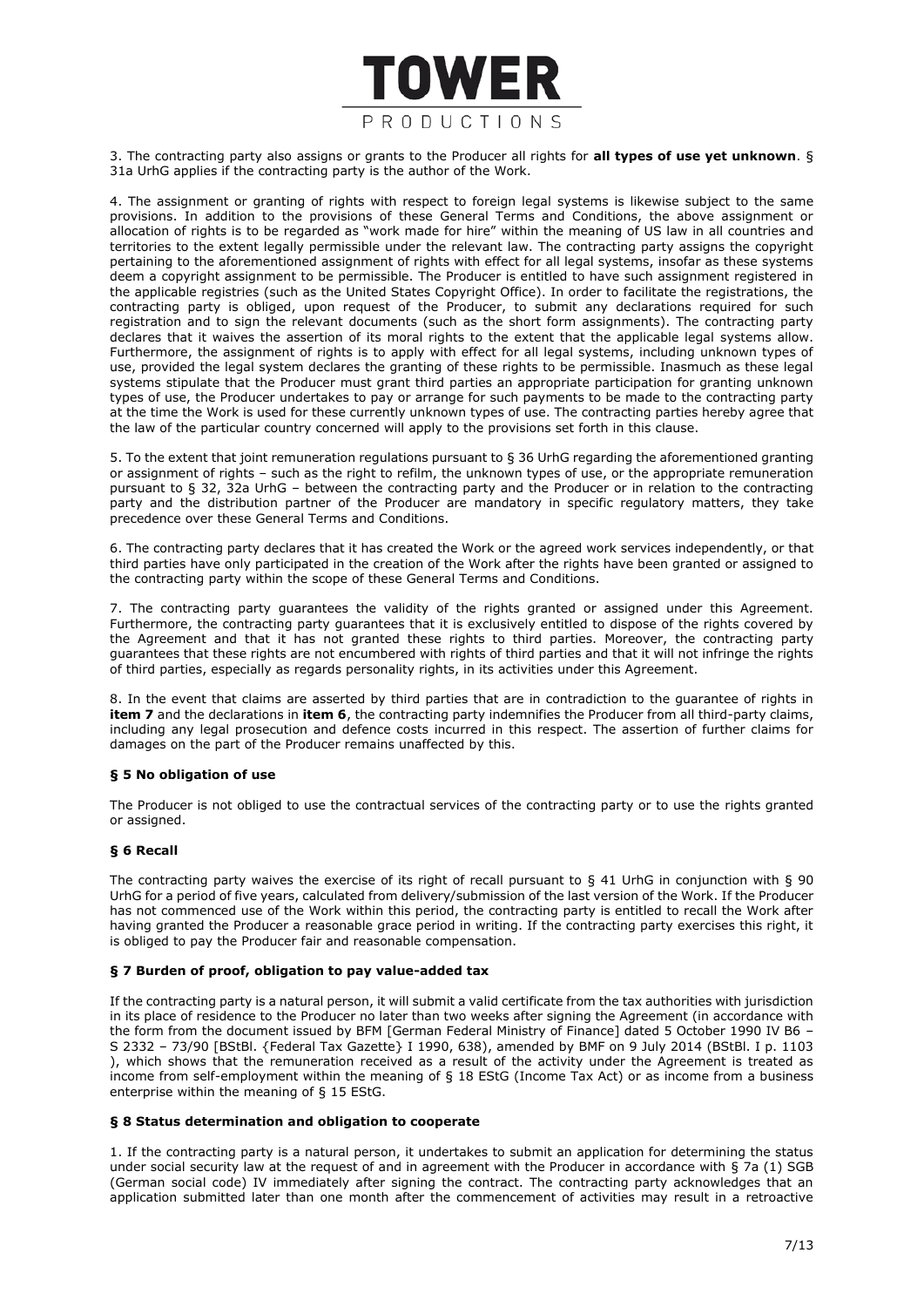

social insurance payment obligation applicable to the entire contractual relationship. The contracting party indemnifies the Producer from the obligation to pay social insurance contributions if and to the extent that this obligation to pay social insurance contributions is based on a late application submission and if the contracting party failed to submit the application in due time – despite receiving a request from the Producer to perform a status determination within two weeks of the conclusion of the Agreement.

2. In the event that the Deutsche Rentenversicherung Bund (DRV-Bund), contrary to the unanimous opinion of the parties, determines the existence of an employment relationship subject to compulsory insurance, the contracting party agrees to defer the insurance obligations until the date of announcement of the DRV-Bund's decision. The contracting party warrants that it holds insurance coverage for the term of the Agreement against the financial risks of illness and for old-age provision corresponding in nature to the benefits provided by the statutory pension insurance.

3. The contracting party is obliged to inform the Producer immediately, comprehensively, and in writing if there are any changes regarding the information provided by the contracting party prior to the conclusion of the Agreement, and in particular regarding information in connection with § 7a (1) SGB IV.

4. If the contracting party is in breach of its obligations under **items 1, 2, and/or 3** above, it will incur a contractual penalty in an appropriate amount to be determined by the Producer and, in the event of a dispute, verifiable in its amount by the competent court. The plea that individual infractions are part of one continuous offence is precluded. In the event of a continuous infringement, the contractual penalty is incurred for each month or part thereof. The right of the Producer to claim further damages remains unaffected.

## **§ 9 Remuneration, due date, complete retention in case of status change**

1. The contractually agreed remuneration is due and payable 21 days after due submission of the invoice addressed to

## **Tower Productions GmbH Gotzkowskystr. 21-22 10555 Berlin, Germany**

but not before the contracting party has fully completed all services that it is obliged to render under the Agreement, all contractually agreed rights have been granted/assigned, the services have been accepted, and all documents required for due settlement of accounts have been submitted, including, for example, a valid certificate from the tax authorities, a certificate of exemption from social insurance contributions, if applicable, and other documents required to establish the contracting party's potential VAT liability.

2. If VAT is not indicated separately, the Producer is entitled to assume that the invoicing party is not entitled to pre-tax deduction or is classified as a small business as defined in the VAT Act.

3. Pending submission of the certificate of exemption issued by the tax authorities of residence and – if applicable – the submission of the exemption from social insurance liability, the following payment regulation applies: Twenty-one days after performance of the service and receipt of the invoice, 75% of the invoiced fee is due and payable, and a further 25% is due and payable 21 days after performance of the service and receipt of the invoice, but no earlier than upon submission of the exemption certificate from the tax authorities of residence and – if applicable – the exemption from the obligation to pay social insurance.

If the certificate from the tax authorities of residence cannot be submitted within six weeks after signing the Agreement at the latest, the Producer can assume that there is an obligation to pay income tax. In such case, the parties agree that the remuneration in the Agreement less 25% is a gross remuneration and that no VAT is charged. If income tax liability applies and no income tax card is provided when payment is due, the Producer will invoice on the basis of income tax class VI and will pay the corresponding income tax.

In the event that the information provided by the contracting party should subsequently prove to be incorrect, the contracting party indemnifies the Producer against all third-party claims. This applies in particular in the event that the contracting party is deemed to operate under a bogus self-employment arrangement outside the social insurance inquiry process with the DRV-Bund, for example in the course of a tax audit, and the Producer is held liable in this regard. This provision does not affect any other claims for damages.

If the contracting party concludes the Agreement as a self-employed entity, and if the contracting party's selfemployed status is not recognised by the tax authorities with jurisdiction over the Producer, the contracting party is obliged to repay the amounts paid out in connection with the assumed self-employment. This refers in particular to any value added tax amounts paid to the contracting party and the amounts requested by the responsible tax authorities as income tax and social insurance contributions. The Producer is also entitled to offset the remuneration due to the contracting party – including remuneration from other agreements between the Producer and the contracting party. This also applies accordingly to periods of time that have already been concluded and/or periods dating back a longer period of time. The expiry period pursuant to **§ 23** of these General Terms and Conditions and § 28g SGB IV does not apply to the claim for repayment.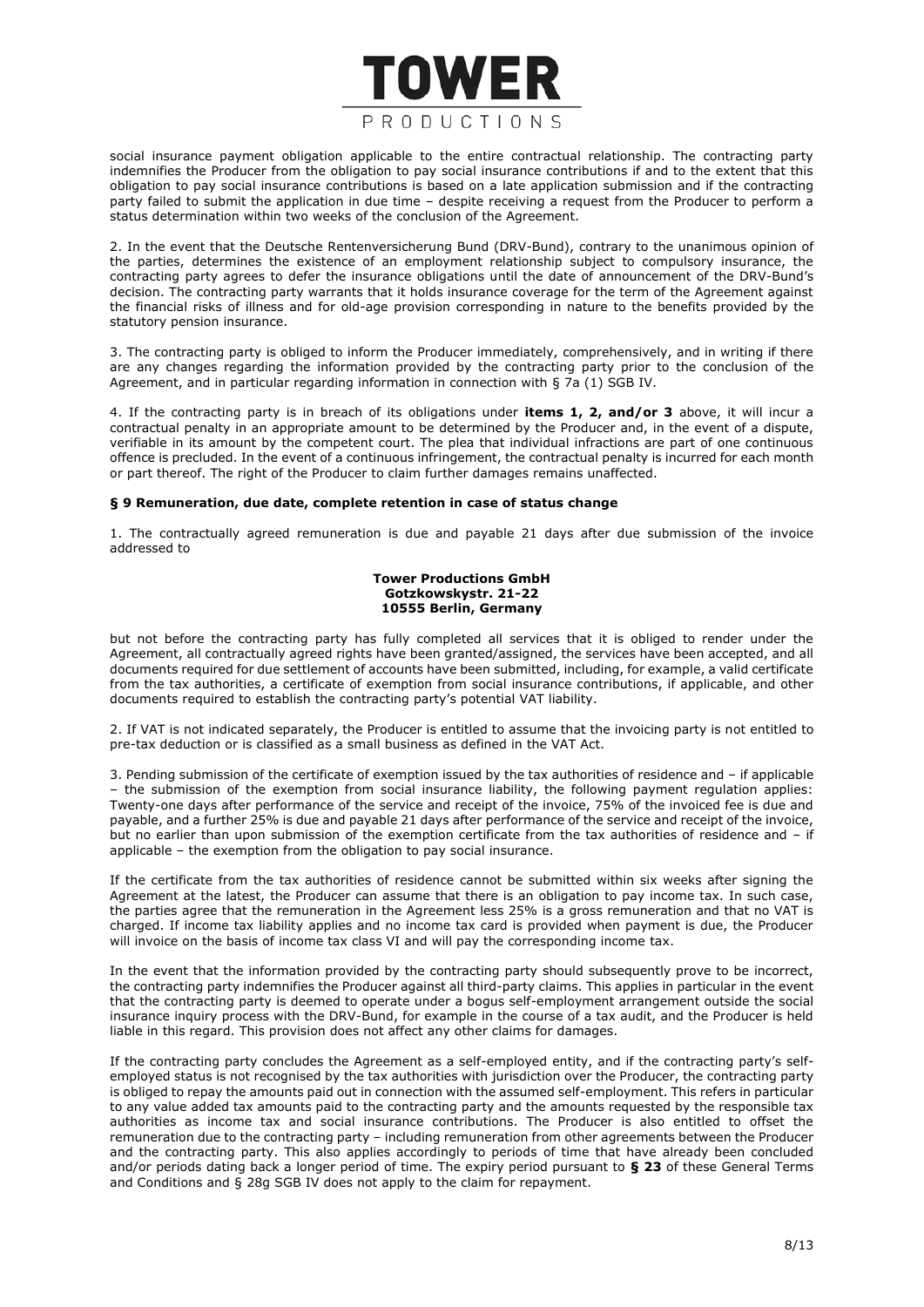

4. All payments to the contracting party will be made cashless by transfer to the account designated by the contracting party.

5. The contracting party is obliged to notify the Producer without delay of any payments received in excess and to reimburse the Producer without being prompted to do so.

6. Cost estimates of the contracting party will only be reimbursed if a corresponding payment obligation has been agreed in writing in advance.

7. The remuneration also covers the activity of the contracting party in the context of necessary preparatory work as well as any necessary re-recordings, new recordings and/or (re)synchronisations (such as in the event of damage to recorded material, damaged data carriers, loss of data, and so on).

8. In the event that a withholding tax ("Quellensteuer") pursuant to § 50a of the German Income Tax Act (EstG) is incurred, the Producer is entitled to pay the incurred withholding tax to the competent German tax office (the refund will then be made directly through the tax office after the contracting party has submitted the necessary application) or to withhold payment of the remuneration in the amount of the incurred withholding tax until the contracting party submits a tax exemption certificate to the Producer in accordance with German law. The Producer will provide assistance to the contracting party in this respect to the extent possible.

# **§ 10 Buyout remuneration**

Payment of the agreed remuneration covers all claims on the part of the contracting party arising from the Agreement, in particular with regard to all rights assigned or granted under the Agreement – to the extent applicable and not in conflict with other contractual agreements. Fifty per cent of the remuneration paid applies to the so-called **buyout share**, the payment of which covers all claims arising from the relevant use and exploitation of the rights assigned or granted under the Agreement (including all claims arising from repeated use and exploitation, the use and exploitation of ancillary rights, and exploitation abroad).

## **§ 11 Interference of the contracting party, claim for subsequent performance on the part of the Producer by the mutually agreed date**

1. In any case in which the contracting party is impeded from fulfilling its contractual obligations or from fulfilling them on time (in particular from appearing at the agreed place on time), the contracting party is obliged to inform the Producer of this circumstance without delay.

2. In case of interference – for any reason whatsoever – the Producer is entitled to request the performance of the contracting party at a later date, subject to adherence to the contractual conditions and after arranging a date with the contracting party, in lieu of the right of withdrawal or termination stipulated in **§ 17**, provided that this is still in the interest of the Producer.

3. If the contracting party is impeded from doing so – for any reason whatsoever – the contracting party's claim to payment of the contractually agreed remuneration ceases to apply. Any advances paid must be repaid to the Producer. If the interference occurs after the contracting party has already rendered services or incurred expenses, the contracting party will receive appropriate compensation, to be determined by the Producer at its reasonable discretion and, in case of dispute, subject to examination by the competent court. The Producer's right to assert claims for damages remains otherwise unaffected.

# **§ 12 Transfer of ownership**

The contracting party transfers to the Producer the ownership of all objects, works, and other services rendered or produced by the contracting party within the scope of its contractual services (such as master recordings, minutes, storyboards, manuscripts, drawings, figures, photos, sculptures, and so forth) and assigns to the Producer any other existing industrial property rights (such as trademark, design, patent rights, and so on) at such time as they originate or upon conclusion of the Agreement in the case of objects already produced and existing rights. The Producer accepts the transfer of ownership and the assignment. With regard to the aforementioned objects and rights, the contracting party waives the assertion of rights of retention, set-off, and appeal. The contracting party is obliged to make backup copies of the above-mentioned objects to the extent possible, which also become the property of the Producer. The handover is replaced by the fact that the contracting party holds the backup copies as the bailee (custodian) for the Producer.

# **§ 13 Mention/Credit**

1. The Producer is entitled to mention the contracting party by name in connection with the use and exploitation of the production. There is, however, no obligation on the part of the Producer in this respect, unless an imperative statutory regulation to mention the name is in force.

2. The contracting party acknowledges and expressly agrees that the decision regarding such mention and the concrete form it takes is made by the relevant distribution partner, in particular the commissioning broadcaster, within the legal framework and on the basis of standard industry practice. The Producer is not liable for omissions and/or errors relating to such mention by third parties.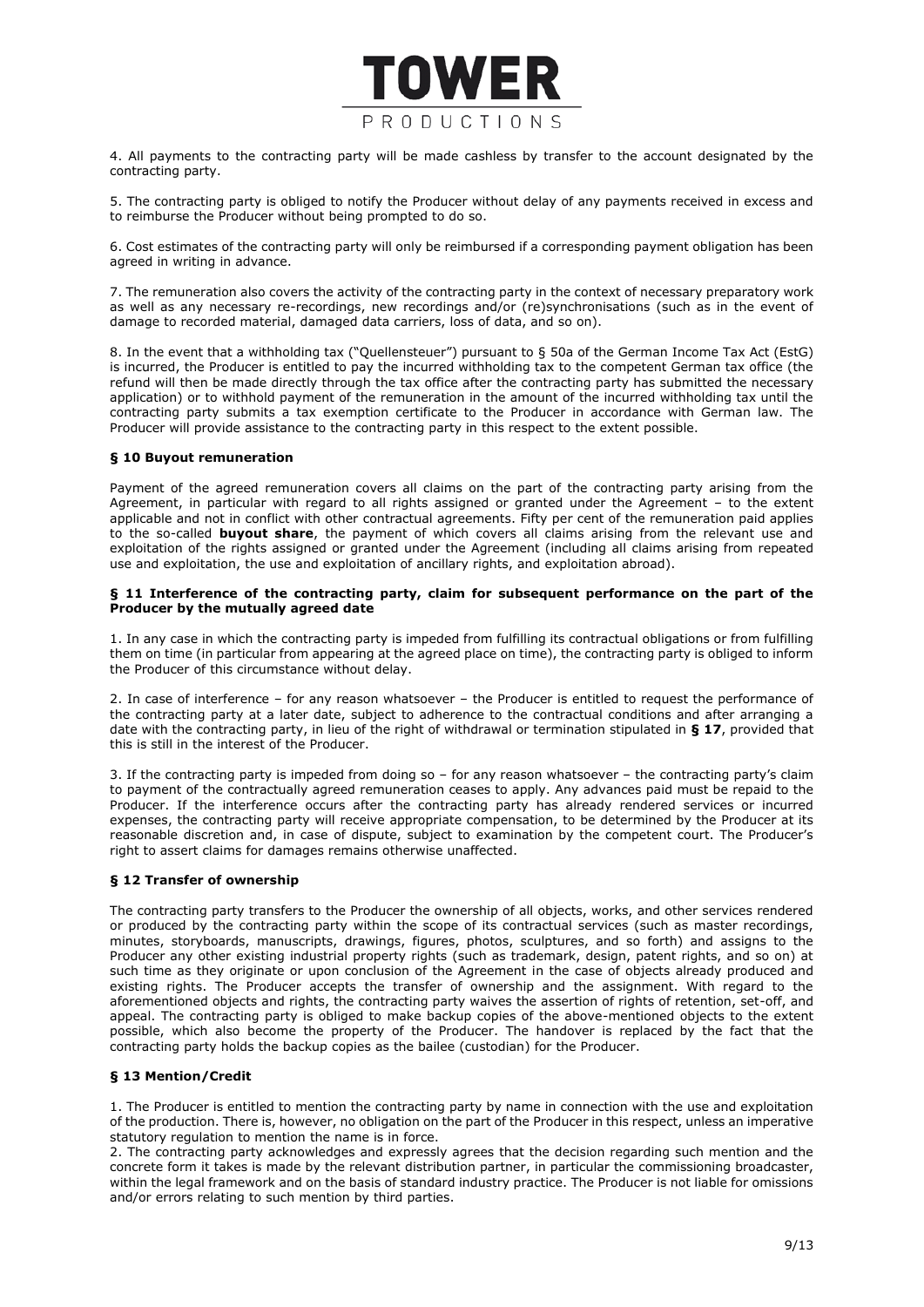

## **§ 14 Confidentiality, duty to abstain**

1. The contracting party undertakes to maintain confidentiality towards third parties with regard to the content of the Agreement, the production, as well as the matters that are, by their nature, confidential and have come to its knowledge in connection with the execution of the Agreement and the production. The contracting party will categorically abstain from making negative statements about the production, the production conditions, the Producer, or the distribution partner. These obligations remain in force even after termination of the contractual relationship.

2. Within the periods specified in **§ 4.1 aa) and bb)**, the contracting party undertakes not to use or exploit for its own purposes or for the benefit of third parties the ideas and/or format elements contained in the contractual production or to allow them to be used or exploited. In particular, the contracting party will not use or exploit or allow to be used or exploited any ideas that become known to it from any documents or materials that may have been made available to it, nor will it use or allow to be used or exploited any format elements or the format as a whole, either in whole or in part, for its own purposes, in particular for the production and/or exploitation of television programmes or other productions and the associated exploitation of ancillary rights (such as print, Internet, merchandising, and so on).

3. If the contracting party is in breach of its obligations under **items 1 and/or 2** above, it will incur a contractual penalty in an appropriate amount to be determined by the Producer and, in the event of a dispute, verifiable in its amount by the competent court. In the event of a continuous infringement, the contractual penalty is incurred for each month or part thereof. The right of the Producer to claim further damages remains unaffected.

#### **§ 15 Public announcements, press relations, social media**

Statements, announcements, visual and journalistic depictions, interviews, press releases, postings on social media or networks, as well as other communications relating to the production and the contractual activity of the contracting party may only be made public with the prior written consent of the Producer. The contracting party is not authorised to use its name or other name identifiers for advertising or promotional purposes for third parties with reference to its activity for the production, or to make them available to third parties for such purposes, whether in return for payment or free of charge.

#### **§ 16 Liability**

1. Any liability claims of the contracting party are excluded unless otherwise specified below. The exclusion of liability also extends to the legal representatives and vicarious agents of the Producer in the event that the contracting party asserts claims against them.

2. Claims for damages arising from injury to life, limb, or health and claims for damages arising from the violation of material contractual obligations are exempt from the exclusion of liability set forth in item 1. Material contractual obligations are obligations that must be fulfilled in order to accomplish the objective of the contract. However, claims for damages arising from the culpable breach of material contractual obligations are limited to the foreseeable damage typical for this type of agreement, unless another case as specified in sentence 1 exists simultaneously.

3. Liability under product liability law, pre-contractual liability, and liability for warranty statements remain unaffected.

#### **§17 Duration and premature termination of the Agreement**

1. The Producer is specifically entitled to rescind the Agreement without notice and without prior warning if

a. the contracting party violates material provisions of the Agreement and/or these General Terms and Conditions,

b. the contracting party engages in mobbing or bullying, sexual harassment, or abuse of power in the Producer's work environment,

c. claims made by the contracting party against the Producer are attached and the contracting party does not remedy these measures within a reasonable period of time determined by the Producer,

d. the contracting party is unable – regardless of the reason – to fulfil its obligations as defined in **§ 11** of these General Terms and Conditions,

e. the contracting party declares that it does not wish to render its services, or

f. force majeure makes it unreasonable to expect the Producer to honour the Agreement. Force majeure is an external event unrelated to business operations that could neither be averted nor foreseen even by exercising the utmost reasonable care, in particular epidemics/pandemics, natural disasters, war, civil unrest, strikes, sovereign orders, or other equally severe occurrences.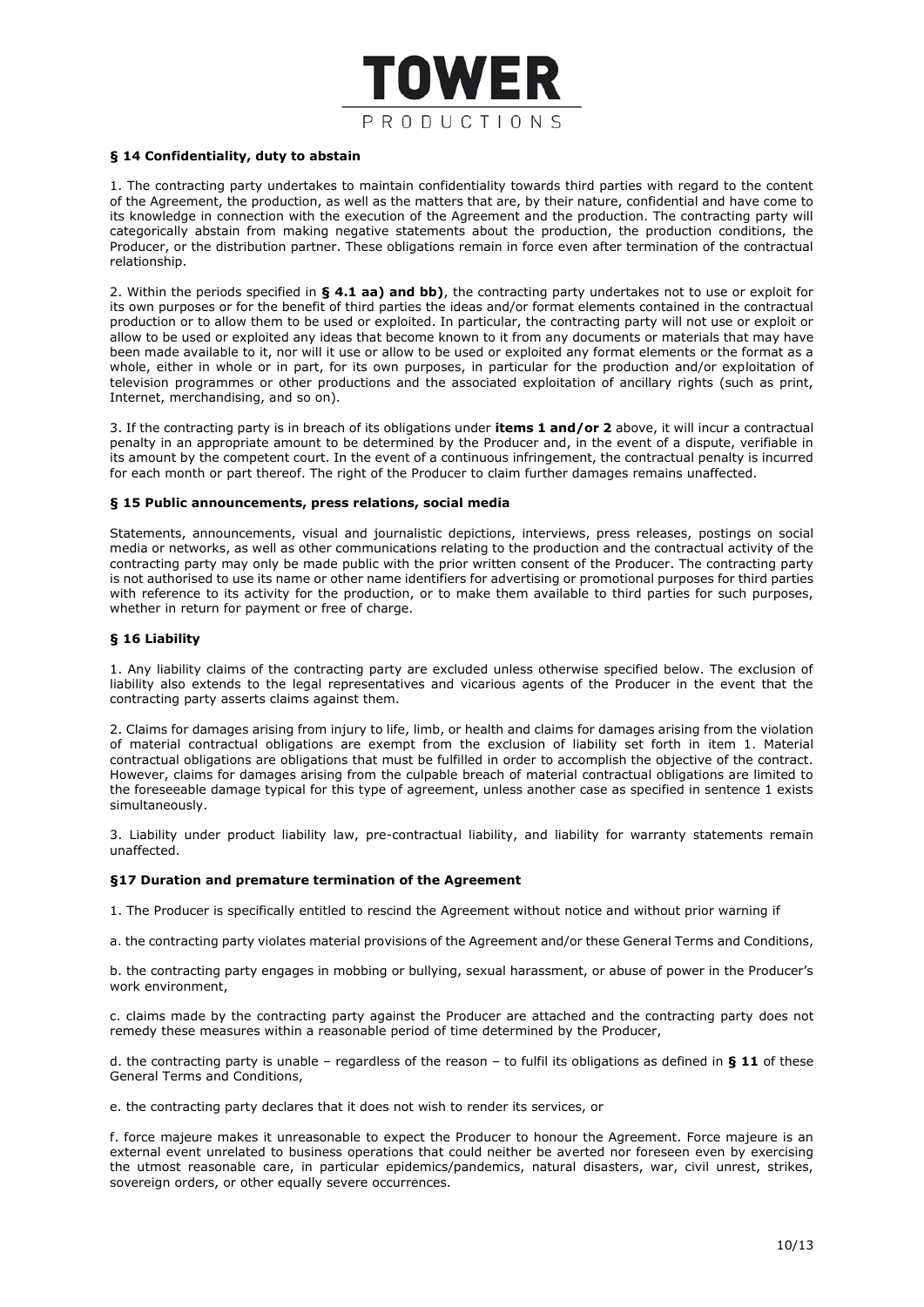

2. The Producer is entitled to choose at its own discretion to terminate the Agreement without notice and without prior warning instead of rescinding the Agreement for the reasons stated in **item 1** above. The right to extraordinary termination for other significant reasons remains unaffected.

3. The assertion of other legal grounds for termination, withdrawal, and/or contestation remains unaffected.

4. Any termination or withdrawal must be effected in writing.

5. Termination or any other form of ending the Agreement – with the exception of withdrawal – will not result in reversion of the rights granted or assigned under this Agreement, nor in exemption from the obligation to maintain confidentiality. The related provisions will remain fully effective even after the conclusion of the Agreement. If, in the event of termination, the Producer has no interest in the rights granted or assigned by the contracting party, the rights granted or assigned revert to the contracting party after corresponding written notification by the Producer, and the contracting party's claim to the buyout portion of the remuneration as specified in **§ 10** or in the specific agreement is no longer valid.

# **§18 Transferability/Assignment of rights and obligations**

1. The Producer is entitled to assign or grant the claims and rights under this Agreement in whole or in part or the Agreement as a whole to third parties.

2. Should the contracting party wish to assign or pledge any or all of its individual claims and rights under this Agreement to third parties, this requires the prior written consent of the Producer.

# **§ 19 Transfer and assumption of contract**

In the event of extraordinary termination of the production contract by the commissioning broadcaster, the contracting party gives its consent that the broadcaster or a third production company to be nominated by the broadcaster may assume the present Agreement by replacing the Producer as the new contracting party. The contracting party may object to the involvement of said production company in writing if there are reasons – to be specifically indicated – that would make the involvement of this production company untenable for the contracting party; in the event of an objection, the broadcaster remains entitled to enter into the relevant contract itself within four weeks of the objection by written declaration.

# **§ 20 Rights of retention, offsetting**

1. The contracting party may only declare a set-off against counterclaims to the extent that such claims are undisputed or have been established as final and absolute by a court of law.

2. The contracting party is not entitled to assert rights of retention if the counterclaims are based on another contractual relationship. The contracting party, having the status of an entrepreneur, is only entitled to assert a right of retention on the basis of undisputed or legally established counterclaims.

# **§ 21 Damages, insurance**

1. The contracting party undertakes to comply with statutory safety regulations and to implement all necessary safety measures with regard to the service or activity it is obliged to perform.

2. The Producer must be informed immediately of any imminent or actual damage as soon as it becomes known.

3. In order to protect against risks arising from the performance of its services under the Agreement, the contracting party undertakes to conclude insurance policies providing adequate coverage and to submit the relevant policies to the Producer upon the Producer's request. In particular, this includes obtaining liability insurance, health insurance, and coverage in the event of the insured's own incapacity to work. Likewise, the contracting party will ensure that third parties engaged by the contracting party within the scope of contract execution have concluded their own insurance policies or are covered by their own insurance policies.

4. If the contracting party causes the Producer to suffer damage or loss, the contracting party hereby assigns the claim against its insurance provider to the Producer in the corresponding amount. The Producer accepts this assignment. If the contracting party suffers damage or loss as a result of the insured event and the insured event was caused as a result of negligence on the part of the Producer, the contracting party is not entitled to assert any claims that exceed the scope of the insurance coverage.

5. If an insurance provider refuses protection on the grounds that the contracting party or one of its governing bodies or employees has acted culpably, the contracting party hereby assigns to the Producer all claims for damages against such person(s) to which it is entitled; the Producer hereby accepts the assignment.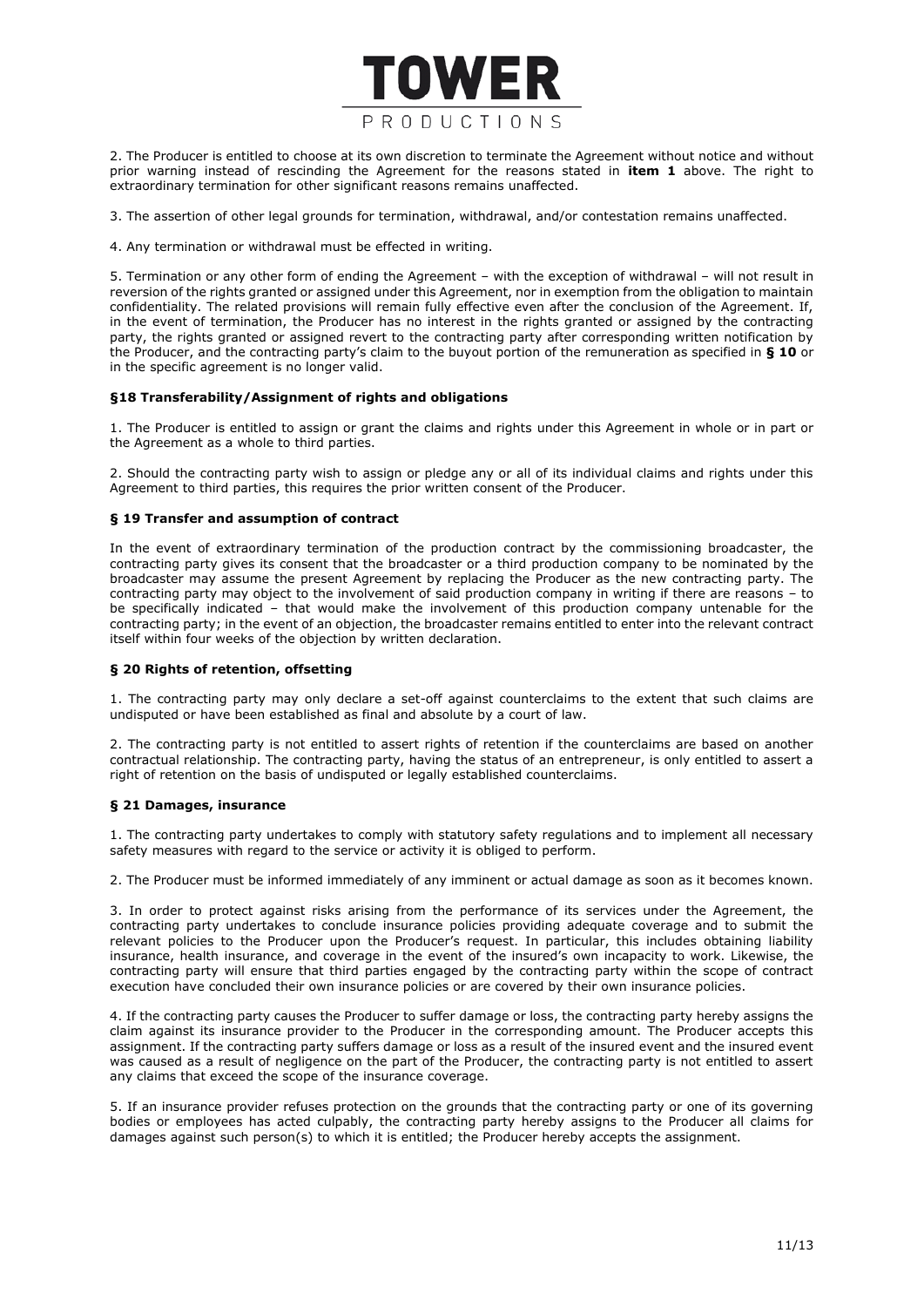

## **§ 22 Written form**

No verbal ancillary agreements have been made. Amendments and additions to the Agreement and to the General Terms and Conditions as well as waiving the requirement of written form must be effected in writing in order to be valid.

## **§ 23 Expiry period**

1. All mutual claims arising from this Agreement and such claims that are associated with this contractual relationship will lapse if they are not enforced in writing to the relevant contracting party (§ 126 b of the German Civil Code [BGB]) within six months of their due date. The limitation period does not apply: (1) to liability based on intent, (2) to damages resulting from injury to life, body, or health, or (3) to claims of the contracting party that are legally exempt from a limitation period (such as under MiLoG).

2. If the other party refuses to assert the claim within the time limit, the claim lapses if it is not enforced in court within three months of the refusal.

3. If the other party does not make a statement within one month following the assertion of the claim, the claim lapses if it is not enforced in court within three months after expiry of this one-month period.

## **§ 24 Reservation of validity**

The validity of this Agreement is subject to the express proviso that it is signed by the management or the authorised representative of the Producer. This proviso cannot be waived or revoked by means of other agreements, declarations, or documents.

#### **§ 25 Ombuds office – sexual harassment, mobbing and bullying, abuse of power, and similar**

1. The Producer takes the issues of mobbing and bullying, sexual harassment, and abuse of power in the company very seriously and has appointed a trusted ombudsperson and established a central complaints office to handle such cases. This person may be contacted at the e-mail address **[ombudsstelle@all3media.de](mailto:ombudsstelle@all3media.de)**. In the event of such violations, the Producer expressly reserves the right to initiate criminal proceedings in addition to extraordinary dismissal.

2. In addition, the contracting party has the option of contacting "Themis", an association founded by associations and trade unions in the film and television industry together with representatives of producers, broadcasters, theatres, and orchestras in Germany, as the responsible body of an independent and impartial bureau for the prevention of sexual harassment and violence. Information about this is available on the website **<https://themis-vertrauensstelle.de/>**.

#### **§ 26 Data protection**

1. As part of the contractual relationship, the Producer processes personal data of the contracting party. The Producer is the data controller as defined by the EU-GDPR and the German Federal Data Protection Act (BDSG). The contracting party's personal data will be processed on the basis of Article 6  $(1)(1)(b)$  and (f) of the EU-GDPR, in particular for the purpose of executing the contracts, fulfilling any claims under copyright law for information, contract amendments and other claims under copyright contract law, and to prove the chain of rights or acquisition of rights. The data will be processed for the time period necessary to fulfil the aforementioned purposes and, where applicable, beyond the expiry of the statutory retention and protection periods, unless the Producer's legitimate interest in proving the chain of rights ceases to exist.

2. The Producer will disclose the contracting party's personal data to the broadcasting television station in the course of production. In certain cases, the Producer transmits personal data provided separately by the contracting party to the provider of the production loss insurance in order to carry out the production contract. The contracting party's data may be transferred to the parent company for internal administrative purposes or in the course of processing an order. The Producer also cooperates with selected service providers to whom the contracting party's data may be transferred. The service providers are only granted access to the data to the extent and for the period of time necessary to provide the service.

3. The contracting party's data will not be processed outside the European Union/European Economic Area.

- 4. As a data subject, the contracting party has the right to assert the following rights with respect to the Producer:
- the right to demand information as to whether personal data relating to their person is being processed and if so, to what extent, pursuant to Article 15 EU-GDPR and § 34 BDSG;
- the right to demand rectification of the data, pursuant to Article 16 EU-GDPR;
- the right to demand the erasure of personal data, pursuant to Article 17 EU-GDPR and § 35 BDSG;
- the right to restrict the processing of personal data, pursuant to Article 18 EU-GDPR;
- the right to receive the relevant personal data provided to the Producer in a structured, standard, and machinereadable format and to transmit this data to another data controller, pursuant to Article 20 EU-GDPR;